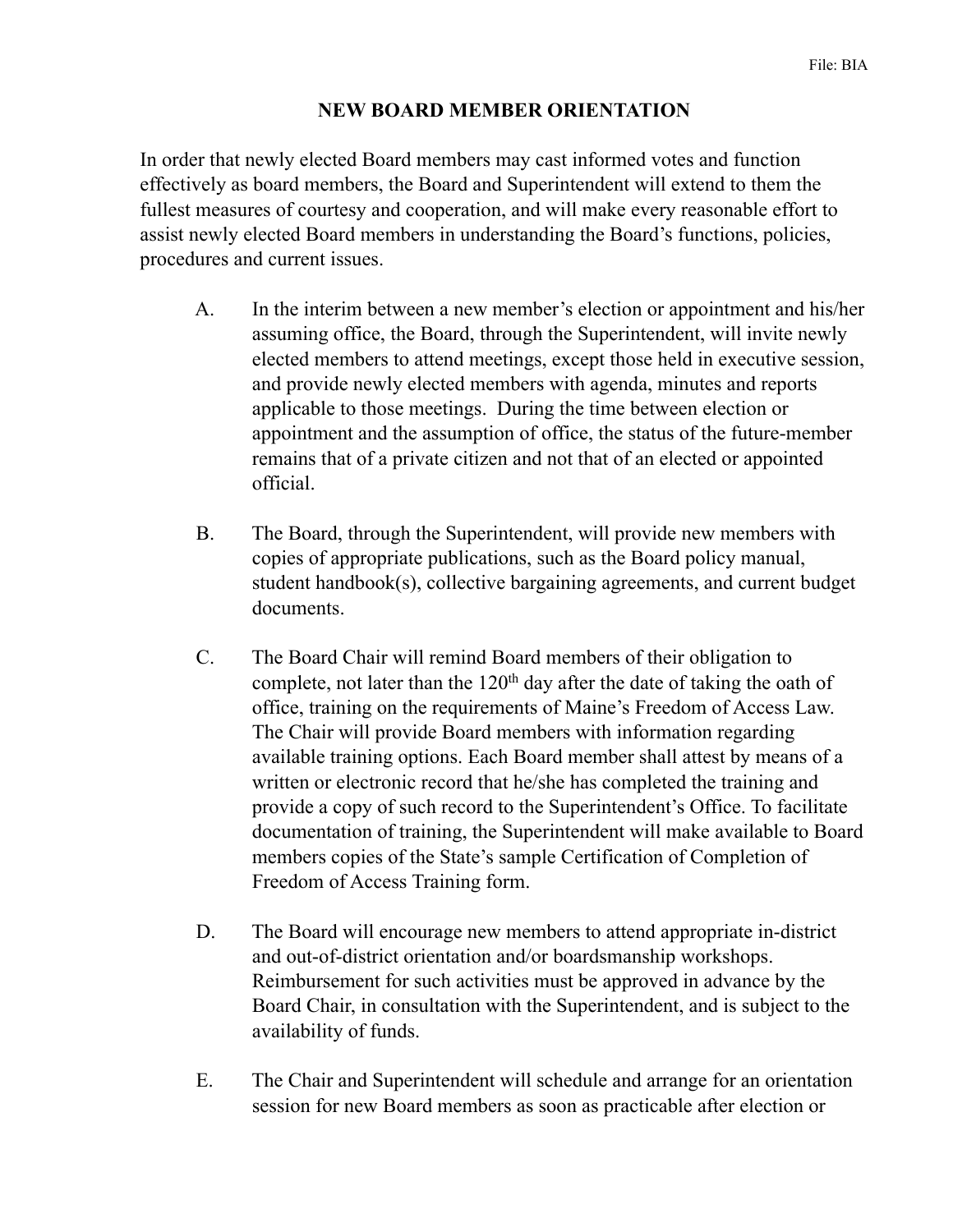appointment. A reasonable amount of time will be provided for discussion of:

- 1. The roles and responsibilities of the Board and individual members;
- 2. Basic operational procedures of the Board;
- 3. Placement of items on the agenda;
- 4. The role of committees, subcommittees and advisory committees;
- 5. How and why executive sessions may be held;
- 6. What is considered confidential or privileged information;
- 7. Appropriate responses of an individual member when a request or complaint is made directly to him/her by a student, parent or member of the community;
- 8. How the Board responds to complaints involving personnel;
- 9. General information about the school system and its resources;
- 10. How Board members, in fulfilling their duties, may request information concerning schools and District operations, finances and personnel;
- 11. How Board members may make arrangements to visit schools and the protocol for such visits;
- 12. Protocol for dealing with the media; and
- 13. Other relevant topics.

All Board members will be invited to the orientation session and encouraged to attend. The orientation is intended to serve as a useful review of basic boardsmanship concepts for experienced members, as well as an opportunity to provide information and counsel to new Board members.

Legal Reference: 1 M.R.S.A. § 412

Cross Reference: BIC – Board Member Freedom of Access Law Training